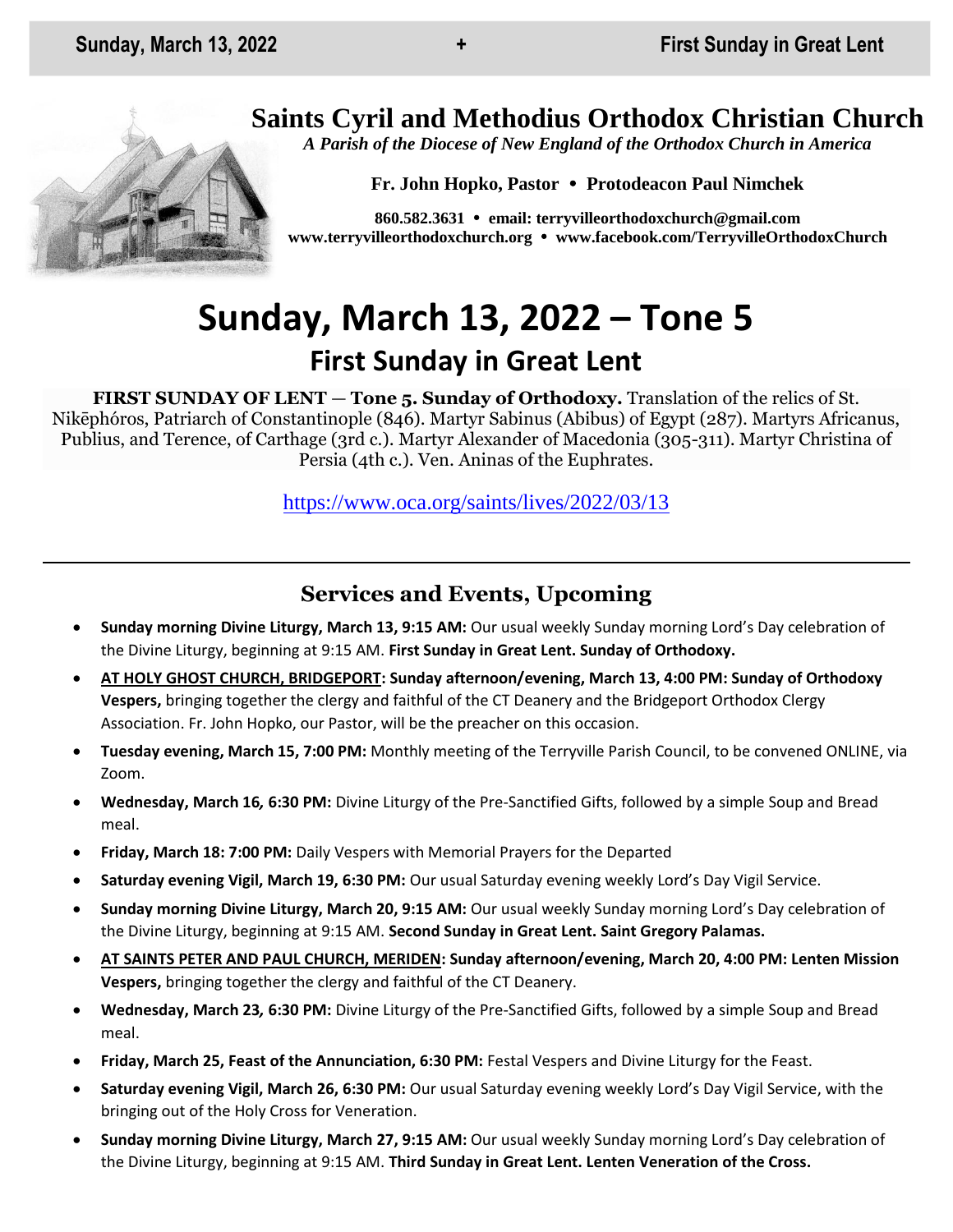# **PARISH PRAYER LIST**

#### **We pray for all victims of disease, disaster, difficulty, and senseless violence throughout the world.**

#### **+ THOSE WHO HAVE DEPARTED THIS LIFE:** *Memory Eternal!*

*We pray for all the thousands of victims of COVID-19. We pray for all those who have perished in Ukraine, due to the war going on there. Lord have mercy.* 

| Newly Departed |  |
|----------------|--|
|----------------|--|

| d. 2/19/22 |
|------------|
| d. 2/24/22 |
| d. 2/17/22 |
| d. 2/17/22 |
| d. 2/17/22 |
| d. 2/14/22 |
|            |

#### *Anniversaries of Repose – Memory Eternal!*

| Joseph Kurdeka              | 3/13/1972 |
|-----------------------------|-----------|
| John Broda                  | 3/13/1972 |
| Stefan Osuch                | 3/13/1998 |
| lakov Krivoy                | 3/14/1949 |
| Michael Shular              | 3/14/1979 |
| Ella Ascolese               | 3/15/2010 |
| Vasili Gerasimchyk          | 3/16/1944 |
| Susan Skovran               | 3/17/1954 |
| Mary Wrettick               | 3/17/1958 |
| Konstantin Pohlod           | 3/18/1965 |
| Stephen Andrash             | 3/18/1988 |
| Protopresbyter Thomas Hopko | 3/18/2015 |
| Anna Longo                  | 3/19/1986 |

#### **THOSE IN NEED OF GOD'S MERCY AND HELP**

*First of all, we pray for all those suffering due to COVID-19, and those working to alleviate their suffering. We pray for all those suffering presently in Ukraine, due to the war going on there.* 

#### *Persons captive and suffering for the Faith*

Metropolitan Paul and Archbishop John—hostages in Syria

#### *Those who are sick and suffering*

Archbishop Paul of Chicago—diagnosed with a grievous illness Priest John M.—a young priest, suffering with a vexing illness Matushka Anne Hosking—chronic illness; in need of our prayers Matushka Ann S.—chronic health challenges Fyodor (Frank) G.—suffering from Multiple Sclerosis (MS) Dolores T.—permanent colon malfunction following colon cancer treatment child Drew—grandson of friends of the Nimcheks; ongoing treatment for eye cancer Donna—Ann S.'s niece, Deb W.'s cousin; kidney disease Dayrl—Ann S.'s niece, Deb W.'s cousin; kidney disease JoAnn—acquaintance of Jeanne Moore; ovarian cancer MaryEllen—Louine K.'s daughter-in-law; suffering with Huntington's Disease Yelena "Lenna" M.—overcoming, by God's grace, serious health challenges Katie and Aubrey—a mother and daughter for whom we have been asked to pray Tanya B.—suffering long-term and lingering effects of brain hemorrhage Claudia A.—Waterbury parishioner; health challenges and now widowed Mary Lynn—friend of Donna O.; battling breast cancer

Barbara—friend of Patty N.; unwell and in need of prayerful support Dorothy F.—Waterbury parishioner; still recovering from a serious surgery Michael "Mike" L.—ongoing health issues child George—young son of a Kenyan Orthodox priest; quite unwell Bill M.—struggling with health issues, please keep in prayer Paula—friend of Jim L.; struggling with cancer Dimitri—brother of Carolyn P.; health issues Maryna B.—dealing with some health issues Thomas—Patty N.'s nephew; battling cancer Wayne—Donna O.'s father George Kla.—our fellow parishioner; facing a variety of health challenges Lorraine—friend of Joan M.; cancerous blood disease Joseph—friend of Jeanne M.; in need of prayers Dianna—Jennifer W.'s mother; suffering some health problems Thomas—fighting cancer; father of a friend of the Parish (S.H.) Yvonne K.—a person we have been asked to pray for; multiple myeloma Mark—friend of a parishioner (F.G.); critically ill Domenic—friend of a parishioner (F.G.); facing serious illness Louis—friend of a parishioner (F.G.); facing serious illness Brittney—facing possibly severe health issues; at the request of Kathy M. Albert ("Al")—in need of prayers for healing; very unwell Kathy S.—Waterbury parishioner; facing health challenges Earlene L.—Mike and Jim L.'s mother; health issues Natonya L.—Mike and Jim L.'s family member; heart surgery Bach-Loan—a neighbor of Jeanne M.'s; recent serious health challenges Barbara S.—W'bury parishioner; recovering from surgery Rick—Deacon Paul and Patty's nephew; Rick is unwell and in need of prayers Peter—Deacon Paul and Patty's acquaintance; battling leukemia Christina—surgery for cancer on March 14; acquaintance of Fr. John H. James B.—husband of a Waterbury parishioner; very unwell recently Marisa—a 13-yr-old girl, acquaintance of the Nimcheks, who is quite unwell

*Shut-ins and those resident in long-term Care Facilities* Alex—John D.'s brother; suffering permanent effects of stroke Dolores—Bob M.'s mother; resident in long-term eldercare

#### *Expectant Mothers*

Tracey and the child to be born of her—Tracey is G.. and J.. W.'s daughter-in-law Lucy and the child to be born of her—Lucy C. is our fellow parishioner Maura and the child to be born of her—Maura is Lucy and David C.'s friend Katherine and the child to be born of her—relative of the Hopkos

*Travelers, Those Soon to be Traveling, and Those Apart from Us* All those traveling, soon to be traveling, and apart from us

*Those from among us serving on active duty in the Armed Forces* Joel O.—U.S. Navy; hospital corpsman ("medic") Joseph B.—a Terryville neighbor; U.S. Marine Corps Joshua P.—husband of a niece of Fr. John's; U.S. Army officer and helicopter pilot Alexander—relative of Carolyn P.; 82nd Airborne Division U.S. Army soldier Derek—relative of Carolyn P.; U.S. Army soldier

*Wedding Anniversaries* NONE THIS WEEK

*Birthdays this coming week* NONE THIS WEEK

**Prayers Requested:** Maryna B., friend of our Terryville Parish, and a native of Kharkiv, Ukraine, asks prayers for the health and salvation of her family and friends in Ukraine, including, specifically, her grandmother **Larissa**, her brother **Dmytro**, her sister-in-law **Yuliia** (who is with child), and, also, for **Alexander** and **Aleksey**. Maryna's grandmother, Larissa, and other family and friends, are still in Kharkiv, a city whose people are suffering greatly at this time, due to ongoing attacks by the military of the country of Russia. (Lord, hear us and have mercy!)

**Prayers Requested:** Lenna M., our fellow parishioner, also asks prayers for the health and salvation of family members in Ukraine, including, specifically, her second cousin **Ludmilla**, Ludmilla's daughter **Nadia**, Nadia's husband **Alexei**, and their children **Sofia** and **Anna**.

**Prayers Requested:** One of our parishioners who is a teacher has asked prayers for one of her students. This student is battling a very serious illness. Please, keep this child and their loved ones in your prayers. Thank you. (Lord, hear us and have mercy!)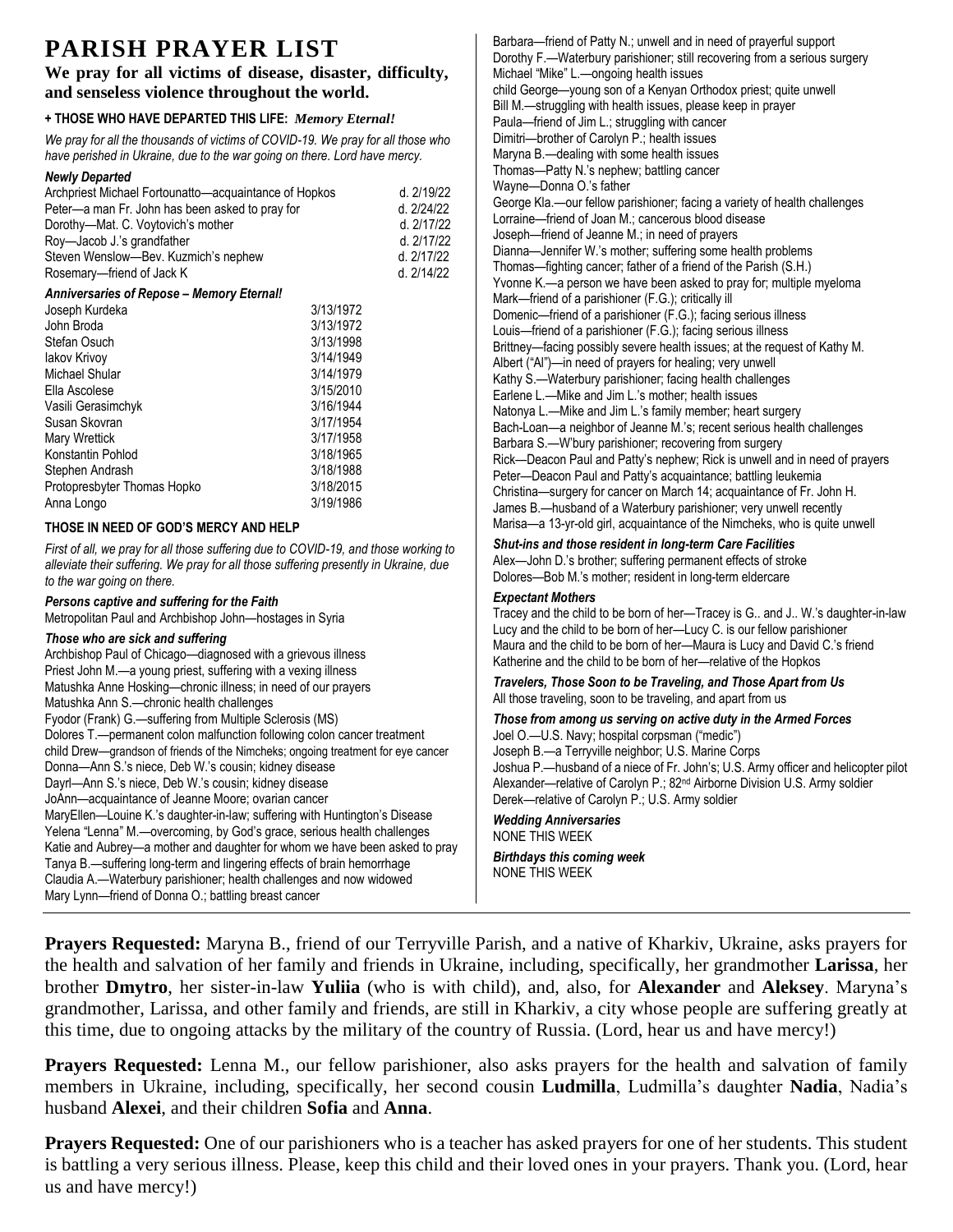# **Letter of Support Sent**

With the approval of our Terryville Parish Council, our Pastor, Fr. John Hopko, has written a letter to Fr. Paul Luniw, Pastor, and the Members and Friends of Saint Michael Ukrainian Catholic Church, Allen Street, Terryville, our neighbor here in Terryville. In that letter, Fr. John expressed our Parish's sadness over the war in Ukraine, and expressed our prayerful support for all those effected by the war, and our prayerful hope that peace will soon prevail. Lord, hear our prayer!

------------------------------------------------------

# **Annual ONE Stewards Appeal**

ONE (Orthodox New England) Stewards is a group within the Diocese of New England that contributes money to the Diocese for the purpose of supporting outreach (and "in-reach") ministries in the Diocese beyond what the annual budget of the Diocese is able to support. These ministries include charitable grants, scholarships and youth programs.

Historically, our parish membership has a wonderful record of ONE Stewards membership. Many members of our parish have been annual supporting members of ONE Stewards for many consecutive years.

Every year at about this time ONE Stewards conducts its annual membership appeal. Please consider supporting this program. Donations may be made by writing a check made out to "ONE Stewards— Diocese of New England" and then sending it to ONE Stewards, PO BOX 1182, Torrington, CT 06790-1182. Alternatively, you may simply give your ONE Stewards donation directly to our own Deacon Paul Nimchek, who coordinates ONE Stewards on behalf of the Diocese.

-------------------------------------------------------

**Lenten Confessions:** *Make your appointment now! Great Lent began on Monday, March 7.* Each and every Christian should participate in the saving Sacrament of Holy Confession during the Lenten season, as part of his or her own "Lenten journey." Please contact Fr. John now to make your Confession appointment, even if you want your appointment to take place later on during Lent. Please make your Lenten confession before the end of Great Lent, that is, by Friday, April 15. By the time we reach Holy Week and Pascha, every member of the Parish should (must!) have participated in the Sacrament of Confession in the Lenten season.

**Parish Spring Cleaning, Saturday morning, April 2:** We will have a Church Spring Cleaning Session on Saturday morning, April 2, beginning at 9:00 AM. Please note this occasion in your calendar and plan to participate. Many hands make the work quick and easy! Let's work together to beautify our Church for Holy Pascha! Thank you!

**A Church Cookbook:** The Women's Group at Saint Michael the Archangel Church in Cotuit, Massachusetts, on Cape Cod, where several of our former members are now communicants (including Juliana Koles Haskins and her children, and Subdeacon Joseph and Annie Boruch) has published a cookbook. The price for the cookbook, the proceeds of which support aspects parish life at Saint Michael Church, is \$30.00. Please, contact Fr. David Koles or Mat. Melanie Koles if you are interested in ordering a copy of this cookbook, or to obtain more information about it. (Apparently, the cookbook includes some Lenten recipes, which is, of course, timely. No doubt there are festive recipes in the book, too.)